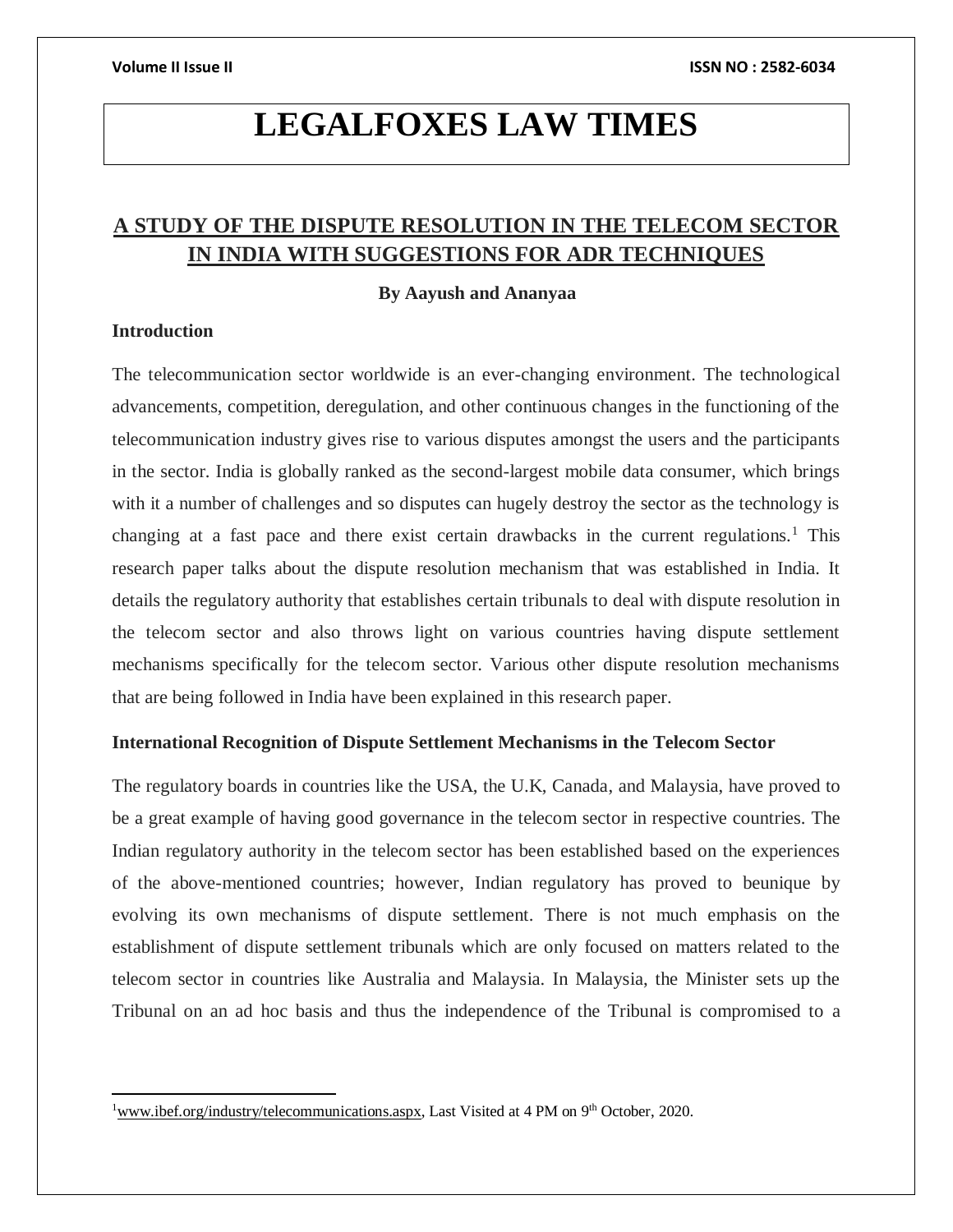certain extent. The MCMC<sup>2</sup>Act, 1998 has granted certain dominating rights to the Minister, authorizing him for appointment and dismissal of the Chairman and other members. Additionally, in countries like the USA and Canada, usually, the controversial issues land in courts despite the fact that one can easily witness the endeavors being made by the regulatory authority in Canada to facilitate the mechanism of dispute settlement. In the U.K., the Office of Communications (OFCOMs) elaborated recommendations in the dispute resolution sector combined with its accentuation on ADR strategies to provide a sound methodology towards the rapid resolution of disputes. The appeals process in several European nations consists of various levels that may ruin and cause delays in speedy decision-making mechanisms.<sup>3</sup>

### **Dispute Settlement Practices Prevalent in India**

One of the major systems that gained recognition in India during the rise of the deregulation of the telecom sector is Dispute Resolution. In mid-1992, it was realized that there was a need to protect and promote fair competition and consumer interests in the telecom sector. For this, the divisions of the telecom sector of value-added services were open for private investments. This was followed by offering basic telecom services to be operated by the private corporations in India through the National Telecom Policy, 1994. Later, Liberalization led by the introduction of the New Telecom Policy, 1999 increased the scope of fixed and cable services, cellular mobile services along with e-commerce, restructuring of Telecom Department, standardization, etc. The New Telecom Policy, 1999 had a wider scope in the sense of the development of telecom worldwide. Therefore, in order to establish a regulatory authority for the governance of the telecom sector in our country, the Telecom Regulatory Authority of India (TRAI) Act, 1997 was established. The powers and functions of the TRAI Act, 1997 were stated in Chapter III of the Act. Other steps taken towards good governance of the telecom sector included the corporatization of the Department of Telecommunications in 2000.

Earlier, the telecom regulator included the dispute resolution function within its purview. Hence the telecom regulatory authority was stripped of the adjudicatory obligation through an amendment of the Telecom Regulatory Authority Act, 1997 back in 2000. This brought about the

 $\overline{a}$ 

<sup>2</sup>Malaysian Communications and Multimedia Commission Act 1998.

<sup>&</sup>lt;sup>3</sup>R.U.S Prasad, "Dispute Resolution Mechanism in the Telecom Sector: Relating International Practices to Indian Experience", kingcenter.stanford.edu/sites/default/files/publications/372wp.pdf, Last Visited at 7 PM on 10<sup>th</sup> October, 2020.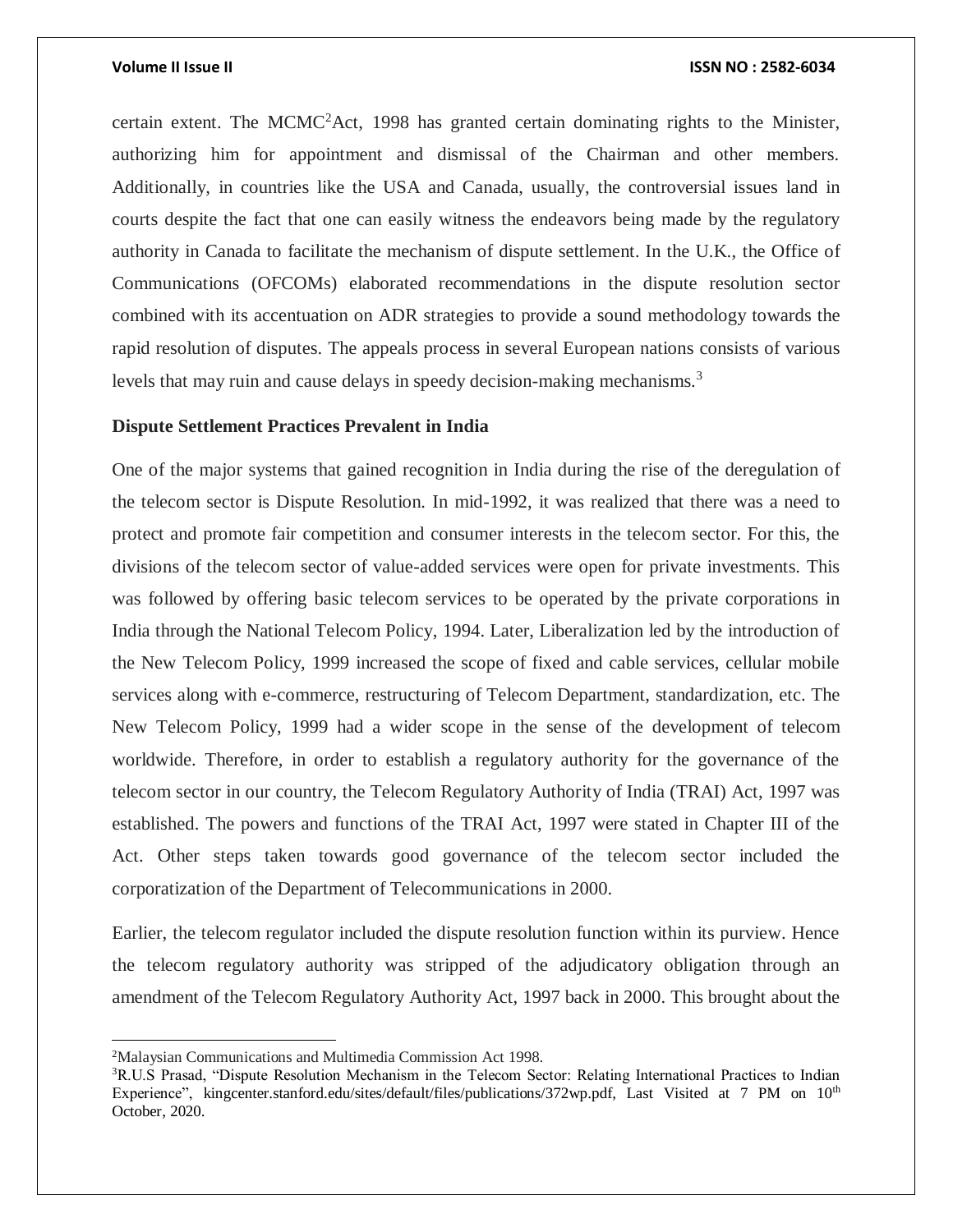foundation of a specific dispute resolution body which came to be known as the Telecom Dispute Settlement and Appellate Tribunal (TDSAT) for the telecom sector. The establishment of TDSAT is mentioned in Chapter IV of the TRAI Act, 1997. The powers of the Appellate Tribunal are stated under Section 16 of the TRAI Act, 1997. The policymakers were of the opinion that regulation and dispute settlement be considered as two separate practices so that deregulation and competition along with consumer interest protection are well served. Also, they were of the opinion that separating these two practices would result in more transparency and better credibility to the mechanism of dispute settlement in India. The TDSAT has been endowed with the duty and power regarding the settlement of disputes among licensor and licensees, between two or more parties providing services, and between a service provider and more than two consumers.

The decision is taken by the majority in a proceeding before the TDSAT. The proceedings are treated as judicial proceedings and the order passed in such proceedings should be executed the same way as a decree of a civil court is executed. Penalties against any conduct of willful failure to comply with the TDSAT's orders are also stated in the amended Act. The Tribunal possesses the power to direct its own procedures and follow the principles of natural justice in order to deal with disputes in this sector. The Tribunal typically functions as a court possessing appellate jurisdiction. The Tribunal decides on the admissibility or otherwise of a petition when any of the parties to a dispute makes an appeal in the Tribunal for consideration. The procedure for filing an appeal/ application, petition in the TDSAT has been mentioned in Section 14A of the TelecomRegulatory Authority of India Act, 1997. After an appeal is filed with the Tribunal, the Tribunal has the authority to either accept the appeal as it is or ask the party to make amendments to it or simply reject it. Incase of rejection, it needs to be done within 90 days from the date of receipt. This power of the Tribunal to accept, reject, or ask to amend the appeal is stated under Section 5 of the TDSAT Procedures, 2005. Notices are issued to the parties in dispute by the Tribunal after accepting the petition from the petitioner. This puts both the parties under strict obligation to file their responses to the Tribunal within a specified time frame. Thereafter, a date is set, to which both the parties are obligated to appear along with their lawyers/ legal representatives and make verbal submissions that are taken on record. The proceedings take place in an open court, i.e. any person from the public has access to these proceedings, however, during a proceeding if the Tribunal is of the opinion that the matter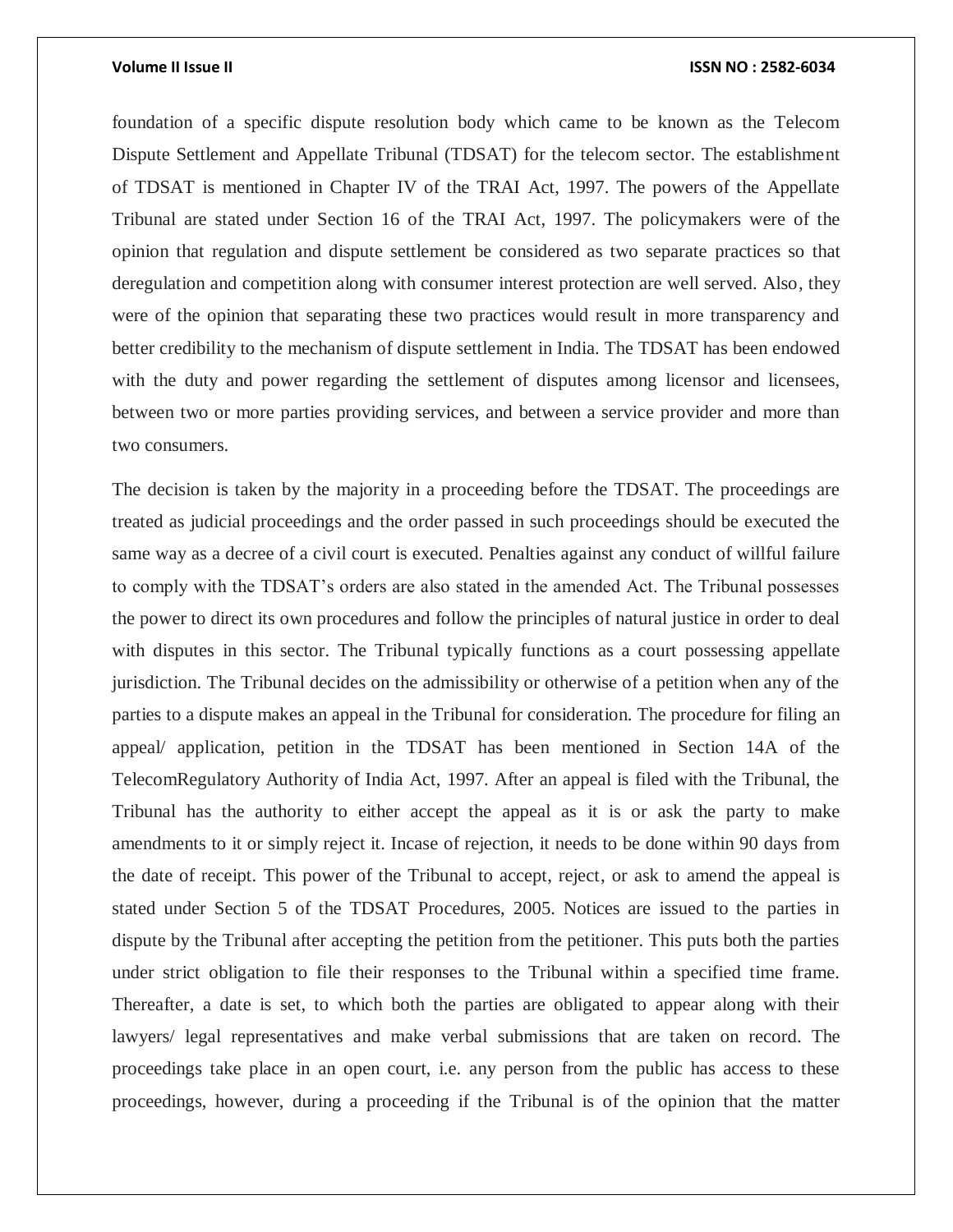should not be taken up in open court or in the presence of a particular person, the matter shall be taken privately or may ask the person to vacate the room or building of the Tribunal. This power of the Tribunal is conferred under Section 17 of the TDSAT Procedures, 2005. After all the submissions and arguments, the conclusion or the judgment in the matter is pronounced by the TDSAT in an open court. The TDSAT in certain cases reserves the judgment and announces a date on which both the parties have to appear for pronouncement of judgment. However, in certain cases which are complex in nature, the Tribunal can take several months in order to decide upon the matter and pronounce the judgement.<sup>4</sup>

# **Authority of TDSAT V. TRAI**

In the famous case, MTNL vs. TRAI, the main objective was to figure out whether TDSAT holds any authority to consider an appeal that may be against any law or regulation established by the TRAI. The main cause of filing an appeal in the TDSAT by MTNL was with regard to the decision taken by the regulatory on ADC (access deficit charge). TRAI, in its argument, stated that the laws and regulations established by the ACT under certain sections are statutory in nature. Also, it stated that since TDSAT is a body that has been established through the sections mentioned in TRAI, TDSAT holds no authority to take up matters which may be against any law mentioned in the TRAI or question the validity of legislation. However, TDSAT via an interim order dated January 31, 2005, stated that it has authority over impugned subject-matters. It also challenged the powers of the TRAI by making a statement that no subordinate legislation can question the authority it holds by the provisions of the Act. It also held that every clause which falls under the regulation which makes an attempt to deprive the TDSAT of its jurisdiction is bound to be ignored at all levels. The same was upheld by the Delhi High Court where it was later challenged.

### **Drawbacks in dispute resolution by TDSAT**

 $\overline{a}$ 

There exist certain drawbacks in the dispute resolution by TDSAT. Although, the Tribunal has been praised time and again for serving well in the discharge of its mandate, yet it remains burdened with court-like processes/procedures that result in the dispute resolution process being a high-cost, tedious and time-consuming affair. Another point to be raised is its decision-making

<sup>&</sup>lt;sup>4</sup> kingcenter.stanford.edu/sites/default/files/publications/372wp.pdf, Last Visited at 10 PM on 12<sup>th</sup> October, 2020.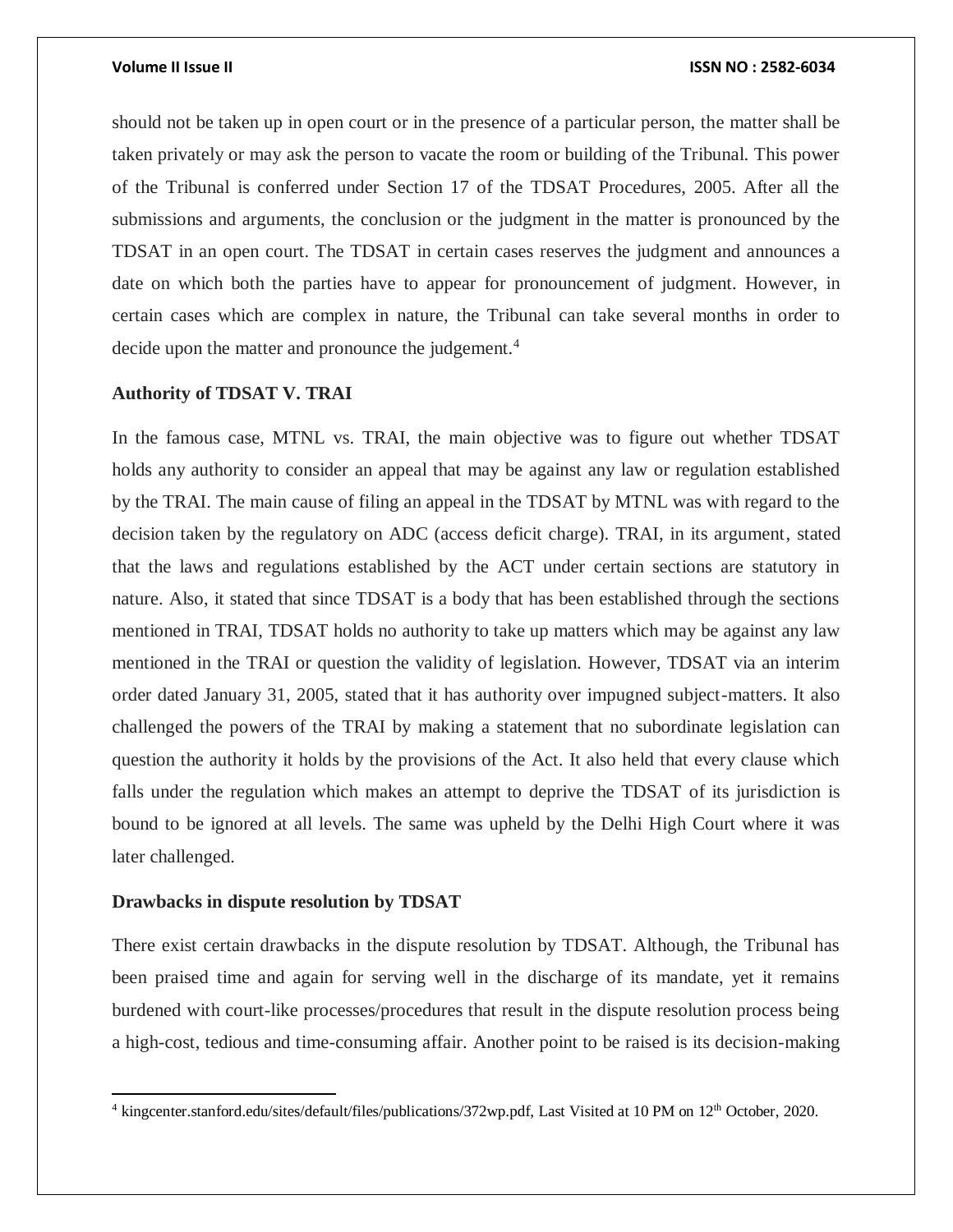processes, & question if the straight-jacket adherence to judicial interpretation of issues stands a chance for modification wherein the intention of the policy for upholding and protecting competition as enshrined in the statutes can be allowed its due appreciation. Another aspect to take into account is the magnitude to which adhering to a formal process in handling the disputes serves the logic for the establishment of a specialized body, entrusted with the responsibility to efficiently & objectively devise solutions in a speedy manner, meanwhile keeping the dynamics of the telecommunication situation in the country in mind.

When parties to a dispute follow court-like procedures, making written submissions, it imposes on them a formal process while solving the conflict, which often works against the desired speedy dispute resolution. By allowing them a greater amount of flexibility to reduce the formal court-like procedure and providing the option of ADR methods to settle disputes before turning to formal processes will help the sector. Another viewpoint is that the establishment of the Tribunal having appellate jurisdiction over the regulator has resulted in the authority of the regulator to diminish & dilute. It has also caused setbacks in executing regulatory decisions. A way to tackle this problem would be to strengthen the institution of the regulator to adequately address competition matters in a fast-changing telecommunications sector. The way to achieve this scenario would be to lessen the appellate authority's role when dealing with issues that fall under the domain of the regulator.

Moreover, a pressing priority in the sector is properly dealing with various consumer complaints. At present, according to the provisions of the TRAI Act, 1997, TDSAT doesn't have the authority to deal with individual consumers'complaints; it can only handle complaints that are raised from a group of consumers. Individual consumers have to take up their grievances to the consumer protection redressal agencies (District Commission, State Commission & National Commission) under the Consumer Protection Act, 2019. The appointment of a Telecom Ombudsman will help address issues & complaints of individual consumers in relation to service providers, following an arrangement quite like the U.K. and Australia's model of telecom ombudsman.

**Other Dispute Resolution Mechanism for Telecom Disputes including a proposal for ADR techniques:**

**Lok Adalat System**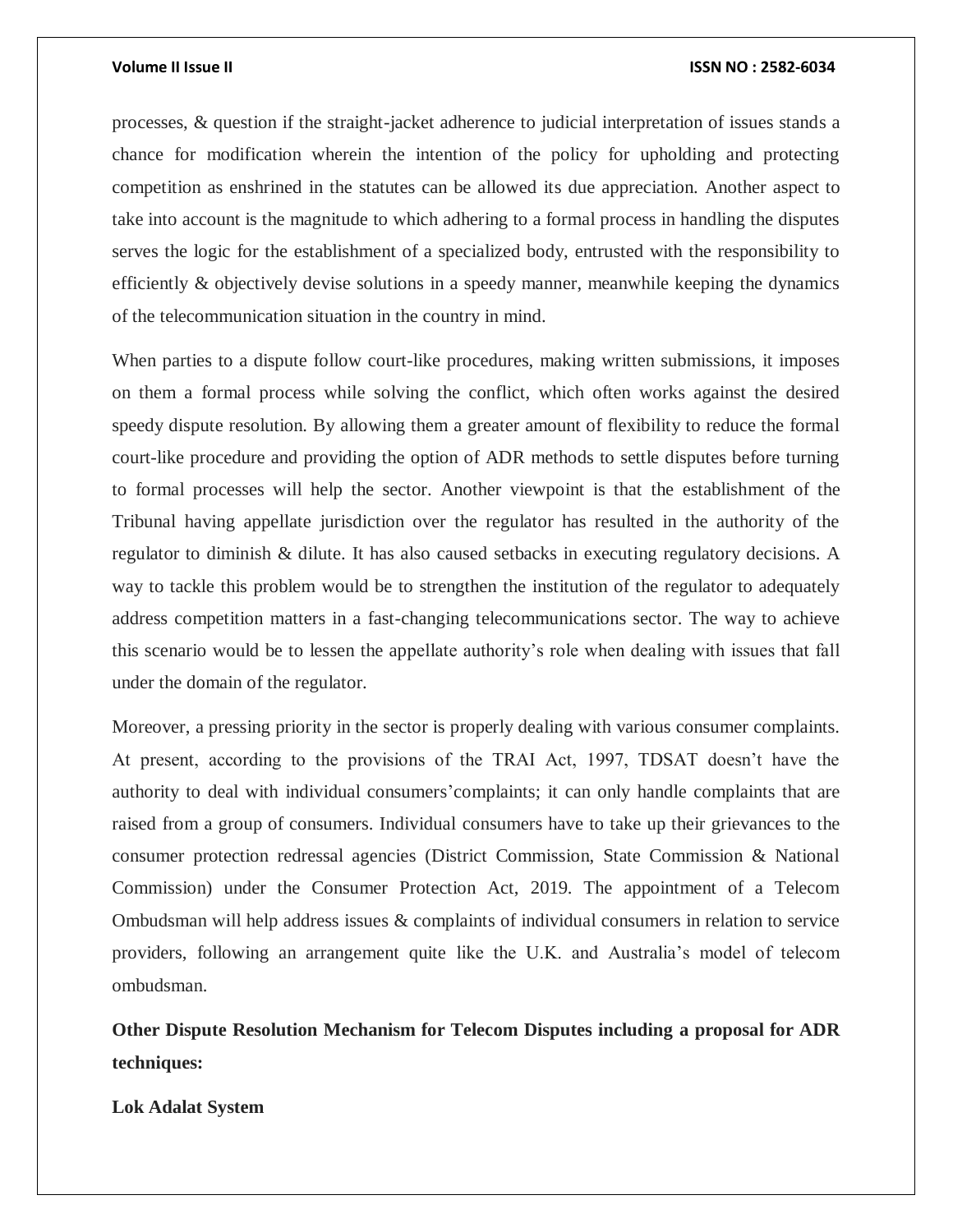The system of Lok Adalat is an example of an alternative dispute resolution mechanism to exist in India. It has gained momentum in the country from being an informal dispute resolution mechanism working locally to becoming a recognized forum at the national level. Section 22B of the Legal Services Authorities Act, 1987 established "permanent LokAdalats". Their jurisdiction extends over telecom services and entities amongst other public utility services. The decision of the forum is final and binding on the parties to the dispute, and a court of law can execute the award granted. Although their pecuniary jurisdiction has been raised to the limit of one crore rupees yet lacks the expertise and experience in the telecom sector which is pertinent for resolving huge disputes, which acts as a hindrance to their success in the dispute resolution of telecom cases.<sup>5</sup>

# **Telecom Ombudsman**

 $\overline{a}$ 

An ombudsman refers to an official, who deals with complaints filed by private citizens usually, and tries to resolve the concerns & conflicts with zero or minimal friction and is generally appointed by the government body. It comes from a Swedish word which translates to "legal representative". TRAI came up with the proposal of setting a position for a telecom ombudsman back in 2017, which got clearance from the Telecom Commission in 2018. However, to date, no robust foundation has been laid on this front even after continuous reminders have been sent by TRAI to DoT. The Telecom Ombudsman will have the task of dealing with consumer grievances & complaints relating to the low & unsatisfactory quality of telephone services. For consumers, it will act as the third-level of authority, if the telecom service providers fail to hear and address the user's complaints. The first authority to approach is the complaint center, a telecom company, & then appellate authority i.e., the second-level authority. If these two authorities fail then the telecom ombudsman shall resolve the dispute, however, it is yet to be properly set-up in India but the post of the ombudsman is promising and can help the telecom sector in the long run if it becomes a part of the dispute resolution mechanism.<sup>6</sup>

# **ITU/World Bank Study of Dispute Resolution, 2004**

 $5$ [www.macmillankeck.pro/media/pdf/1a%20Dispute%20resolution%20in%20India's%20telecom%20sector.pdf,](http://www.macmillankeck.pro/media/pdf/1a%20Dispute%20resolution%20in%20India) Last Visited at 8 PM on 11<sup>th</sup> October, 2002.

<sup>&</sup>lt;sup>6</sup>Aashish Aryan, "Govt: DoT planning to set up Telecom Ombudsman", The Indian Express, Feb. 6, 2020.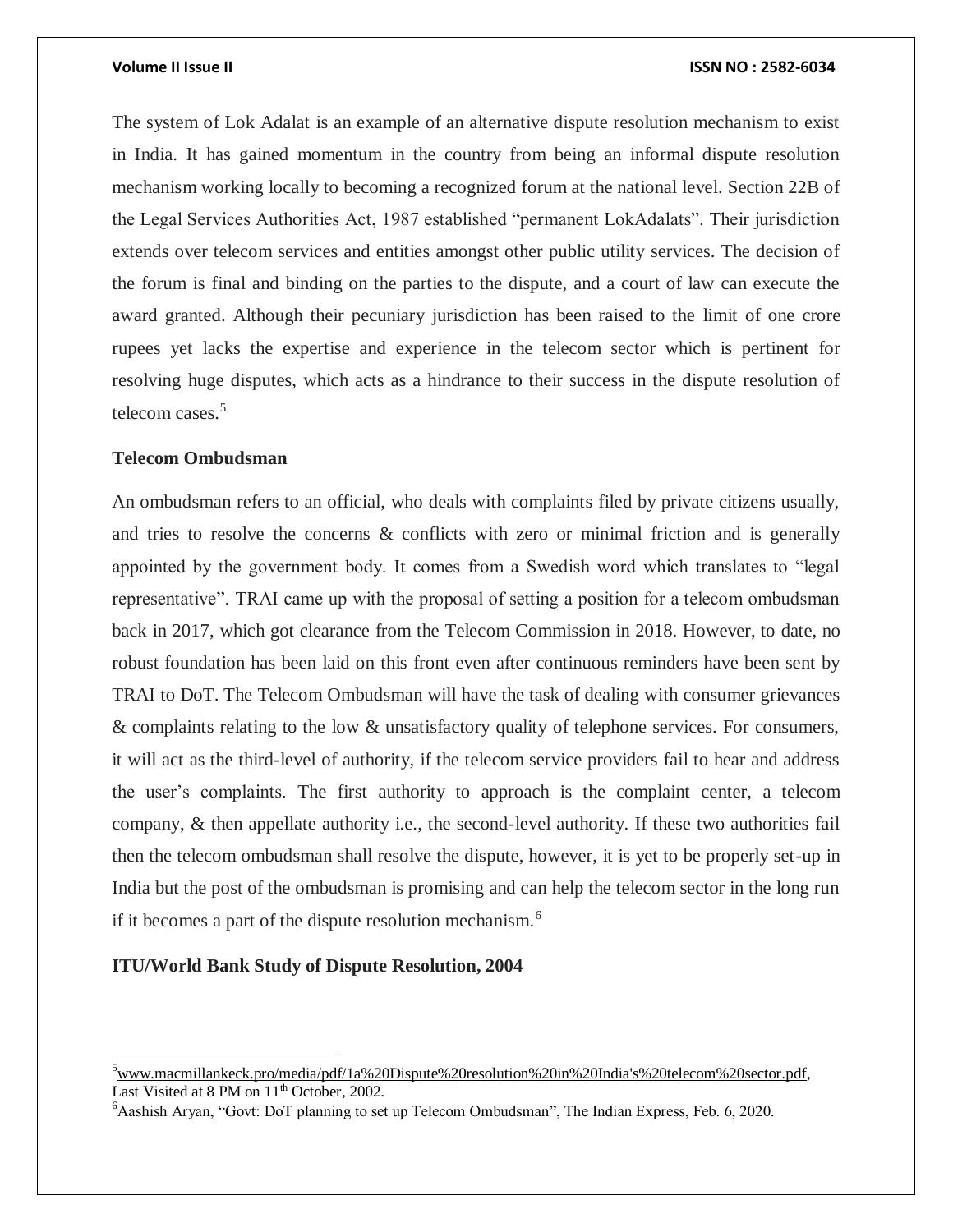$\overline{a}$ 

### **Volume II Issue II ISSN NO : 2582-6034**

The International Telecommunication Union (ITU)/ World Bank<sup>7</sup> detailed in their dispute resolution study various suggestions to better and enhance the process of dispute resolution. Some of them are that higher synergy level should be developed amongst the ADR & telecom communities so as to leverage settlement of disputes ways from the commercial sector, then policymakers/legislators and the regulators should have a better knowledge-sharing platform, an expanded viewpoint through actively partaking in national as well as international forums, creating an international database containing best methods/practices to adopt for dispute resolution including examples of creative procedures of dispute resolution, and encouraging and inviting universities & the related industries to participate in the resolution of telecom disputes. Implementing a few and in time all of the recommendations could help better and improve the methods that are used at present to resolve disputes.

### **Proposal to include ADR Techniques for Resolving Disputes in Telecom Sector**

Alternate Dispute Resolution (ADR) techniques include such dispute settlement methods that are substitutes for the formal processes. Court litigation and regulatory adjudication are methods of the official dispute resolution route. ADR forums in telecom would typically include arbitration, mediation, conciliation & a variety of other hybrid techniques, and other creative approaches. There is a pressing need to promote ADR in telecom disputes in India as it would open communication between both parties and help them reach an amicable resolution using an informal process. Adjudication or litigation process is adversarial in nature. The telecom sector requires speedy resolution of disputes because of its cordial matrix of relationships that exists amongst various players. In the industry where technology progresses at a fast-pace, the regulator might fall short in terms of the information about these new advancements in technologies. Therefore, if parties to the dispute resolve the conflict themselves or with the help of some third party having required expertise in the area (ADR process). ADR techniques would reduce the workload of the regulator and tribunal that are overburdened with cases.

However, TDSAT's exclusive jurisdiction in this regard is preventing beneficial ADR techniques from being arranged by the parties. Witnessing TDSAT being over-encumbered with disputes calls for allowing & encouraging alternative forms of dispute resolution to shape up to bring in

 $<sup>7</sup>$ Dispute Resolution Telecommunications Sector- Current Practices and Future Directions, ITU-World Bank,</sup> Geneva, 2004.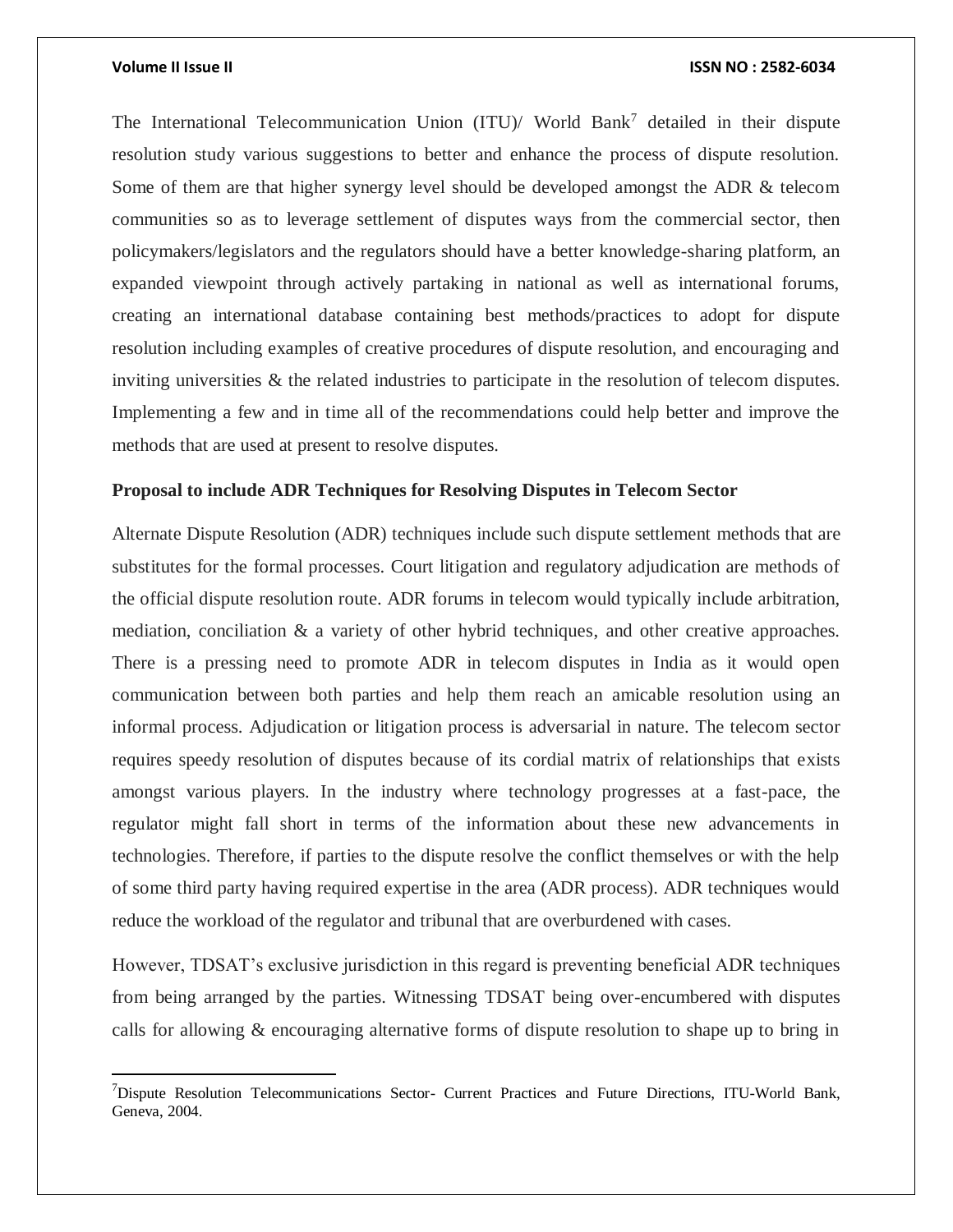innovativeness and the parties handling their disputes in a better manner along with a speedy resolution and a fairly inexpensive process. So, it is time to reconsider if TDSAT's exclusive jurisdiction is in the best interest of all the constituents of the sector. TDSAT should hold its jurisdiction where the major public interest is at stake as it is a trusted guardian, designed  $\&$ mandated for the same to uphold the public interest in disputes.

The ADR techniques have been mentioned below:

# **Arbitration:**

Arbitration can be referred to as a quasi-judicial adjudicatory process, where the court or the parties on consensus decide upon the arbitrator(s) to decide on the conflict amongst the parties. The Arbitration and Conciliation (A&C) Act, 1996 contains various provisions that deal with arbitration such as the decision & procedure are controlled & governed by the said Act, and the award is binding on the parties and enforceable in law. However, this method is more costeffective and time-efficient and parties have the authority to decide the procedure to be followed for the proceedings which are held in private.

# **Negotiation:**

It is an ADR technique of consensual activity. The main attribute of this method is that it allows the parties to the dispute to mutually decide and arrive at an agreeable solution. Traditional negotiations do not generally involve any third-party facilitator. Negotiation makes room for the resolution of disputes at the lowest conflict level, avoiding adversarial procedures. Parties can enjoy the benefit of negotiation as it may give rise to a solution that is favorable to all parties to the dispute, which can go a long way to any ongoing business relations. However, it should be in good faith and the dispute should resolve in a reasonable amount of time.

# **Mediation and Conciliation:**

In the case of mediation, which is a consensual method, with the help of a neutral third-party facilitator the dispute is resolved. The mediator facilitates the communication between the parties and tries to meet the needs of all the parties so it is a win-win situation. Conciliation is quite similar to mediation, involving a more formal approach, in this process the third party plays a